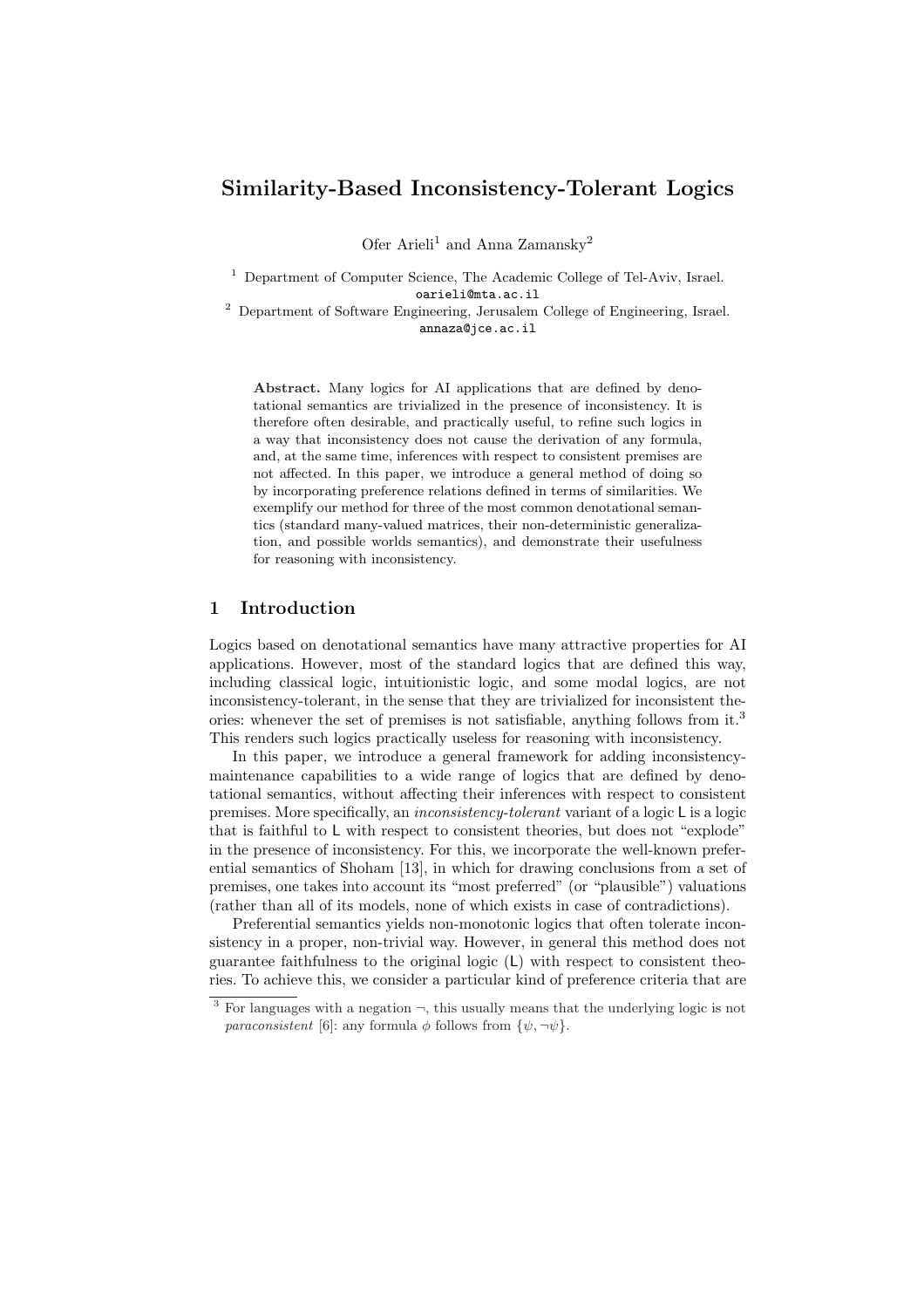based on the quantitative notion of similarity. Intuitively, similarities measure to what extent each valuation is "similar" to some model of a given theory, or how "close" each valuation is to satisfying the theory. This notion, which is more general than the notion of a distance, allows us to generalize many revision and merging operators considered in the literature for handling contradictory data.

We exemplify our similarity-based method on three of the most common types of denotational semantics, and demonstrate their usefulness by some concrete examples of reasoning with inconsistency.

### 2 Preliminaries

#### 2.1 Denotational Semantics

In the sequel,  $\mathcal L$  denotes a propositional language with a set Atoms of atomic formulas and a set  $\mathcal{F}_{\mathcal{L}}$  of well-formed formulas. We denote the elements of Atoms by p, q, r, and the elements of  $\mathcal{F}_{\mathcal{L}}$  by  $\psi$ ,  $\phi$ ,  $\sigma$ . A theory  $\Gamma$  is a finite set of formulas in  $\mathcal{F}_{\mathcal{L}}$ . The atoms appearing in the formulas of  $\Gamma$  and the subformulas of  $\Gamma$  are denoted, respectively,  $\mathsf{Atoms}(F)$  and  $\mathsf{SF}(F)$ . The set of all theories of  $\mathcal L$  is  $\mathcal T_{\mathcal L}$ .

**Definition 1.** Given a language  $\mathcal{L}$ , a propositional logic for  $\mathcal{L}$  is a pair  $\langle \mathcal{L}, \vdash \rangle$ , where  $\vdash$  is a (Tarskian) consequence relation for  $\mathcal{L}$ , i.e., a binary relation satisfying the following conditions:

Reflexivity: if  $\psi \in \Gamma$  then  $\Gamma \vdash \psi$ . Monotonicity: if  $\Gamma \vdash \psi$  and  $\Gamma \subseteq \Gamma'$ , then  $\Gamma' \vdash \psi$ . Transitivity: if  $\Gamma \vdash \psi$  and  $\Gamma', \psi \vdash \varphi$  then  $\Gamma, \Gamma' \vdash \varphi$ .

A common (model-theoretical) way of defining consequence relations for  $\mathcal L$ is based on denotational semantics:

**Definition 2.** A denotational semantics for a language  $\mathcal{L}$  is a pair  $S = \langle S, \models_S \rangle$ , where S is a nonempty set (of 'interpretations'), and  $\models$  (the 'satisfiability relation' of S) is a binary relation on  $S \times \mathcal{F}_L$ .

Let  $\nu \in S$  and  $\psi \in \mathcal{F}_{\mathcal{L}}$ . If  $\nu \models_S \psi$ , we say that  $\nu$  satisfies  $\psi$  and call  $\nu$ an S-model of  $\psi$ . The set of the S-models of  $\psi$  is denoted by  $mod_{\mathsf{S}}(\psi)$ . If  $\nu$ satisfies every formulas  $\psi$  in a theory  $\Gamma$ , it is called an S-model of  $\Gamma$ . The set of the S-models of  $\Gamma$  is denoted by  $mod_{S}(\Gamma)$ . If  $mod_{S}(\Gamma) \neq \emptyset$  we say that  $\Gamma$  is S-consistent, otherwise Γ is S-inconsistent.

Below, we shall usually omit the prefix S of the above notions.

A denotational semantics S induces the following relation on  $T_c \times \mathcal{F}_c$ :

**Definition 3.** We denote by  $\Gamma \vdash_{\mathsf{S}} \psi$  that  $mod_{\mathsf{S}}(\Gamma) \subseteq mod_{\mathsf{S}}(\psi)$ .

**Proposition 1.** Let  $S = \langle S, \models_S \rangle$  be a denotational semantics for L. Then  $\langle \mathcal{L}, \vdash_{\mathsf{S}} \rangle$  is a propositional logic for  $\mathcal{L}.^4$ 

Next, we recall some common cases of denotational semantics and their corresponding logics.

<sup>4</sup> Proposition 1 is well-known and can be easily verified. Due to short of space, in what follows proofs are considerably reduced or omitted altogether.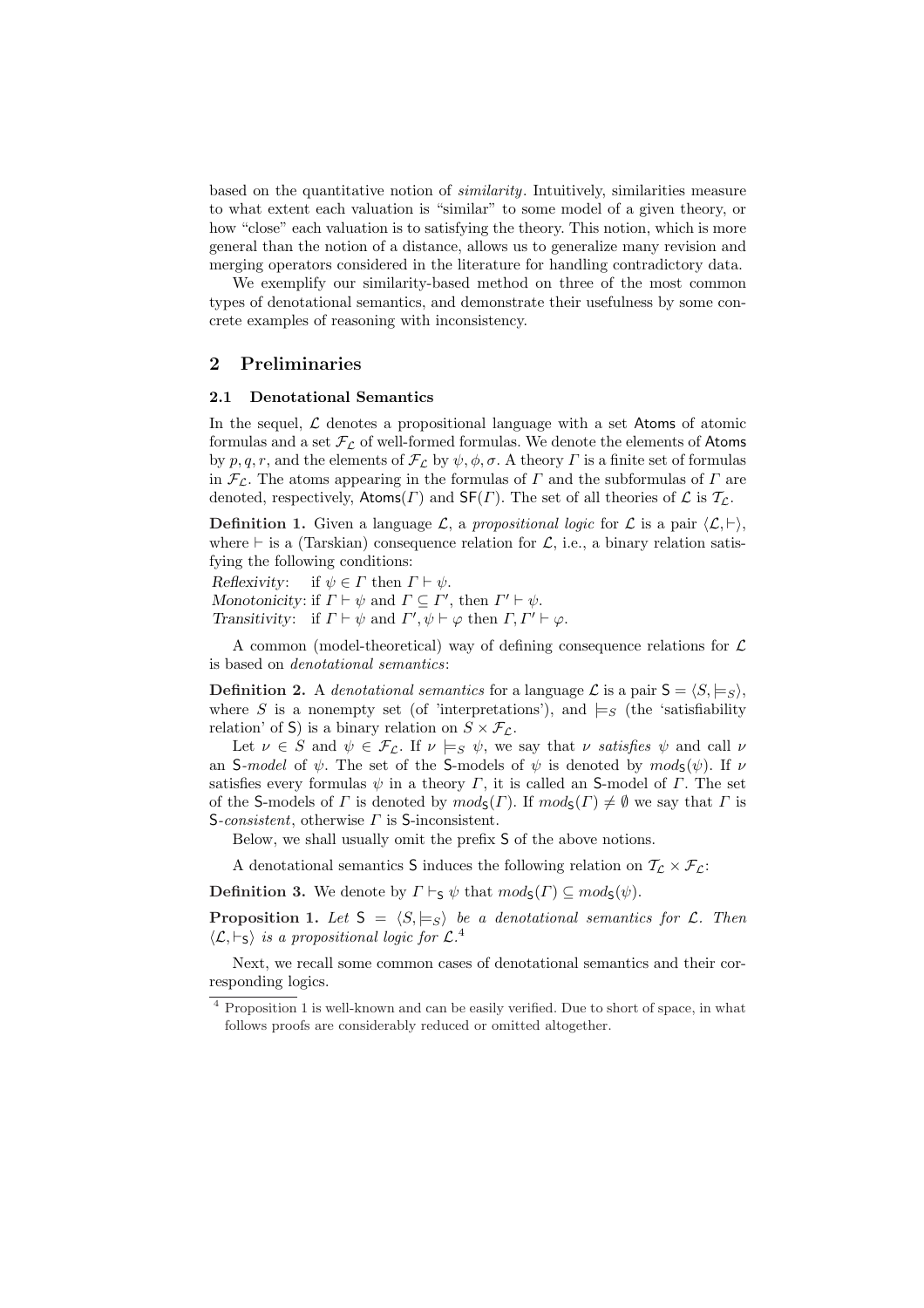#### 2.2 Many-Valued Matrices

**Definition 4.** A *(multi-valued) matrix* for a language  $\mathcal{L}$  is a triple  $\mathcal{M} = \langle \mathcal{V}, \mathcal{D}, \mathcal{O} \rangle$ , where  $V$  is a non-empty set of truth values,  $D$  is a non-empty proper subset of  $\mathcal{V}$ , and  $\mathcal O$  contains an interpretation  $\tilde{\diamond}: \mathcal{V}^n \to \mathcal{V}$  for every *n*-ary connective of  $\mathcal L$ .

Given a matrix  $\mathcal{M} = \langle \mathcal{V}, \mathcal{D}, \mathcal{O} \rangle$ , we shall assume that V includes at least the two classical values  $t$  and  $f$ , and that only the former belongs to the set  $D$  of the *designated elements* in  $V$  (those that represent 'true assertions'). The set  $\mathcal O$  contains the interpretations (the 'truth tables') of each connective in  $\mathcal L$ . The associated semantical notions are now defined as usual.

**Definition 5.** Let  $M = \langle V, \mathcal{D}, \mathcal{O} \rangle$  be a matrix for L. An M-valuation is a function  $\nu : \mathcal{F}_\mathcal{L} \to \mathcal{V}$  so that, for every connective  $\diamond$  in  $\mathcal{L}, \nu(\diamond(\psi_1, \ldots, \psi_n)) =$  $\tilde{\diamond}(\nu(\psi_1), \ldots, \nu(\psi_n)).$  We shall sometimes denote by  $\nu = \{p_1 : x_1, p_2 : x_2, \ldots\}$  the assignments  $\nu(p_i) = x_i$ , for  $i = 1, 2, \ldots$  The set of all *M*-valuations is denoted by  $\Lambda_{\mathcal{M}}$ . We say that  $\nu \in \Lambda_{\mathcal{M}}$  is a model of  $\psi$ , denoted  $\nu \models_{\mathcal{M}} \psi$ , if  $\nu(\psi) \in \mathcal{D}$ .

Note that the pair  $\langle \Lambda_M, \models_M \rangle$  is a denotational semantics in the sense of Definition 2. By Proposition 1 we have, then, that:

**Proposition 2.** The relation  $\vdash_M$ , induced from a matrix M by Definition 3, is a Tarskian consequence relation.

Example 1. The most common matrix-based entailments are induced from twovalued matrices. Thus, for instance, when  $\mathcal L$  is the standard propositional language,  $V = \{t, f\}$ ,  $D = \{t\}$ , and  $\mathcal O$  consists of the standard interpretations of the connectives in  $\mathcal{L}, \langle \mathcal{L}, \models_{\mathcal{M}} \rangle$  is the classical propositional logic.

Three-valued logics are obtained by adding to  $\mathcal V$  a third element. For instance, Kleene's logic [9] and McCarthy's logic [11] are obtained, respectively, from the matrices  $\mathcal{M}_K^{3_\perp} = \langle \{\mathsf{t}, \mathsf{f}, \perp\}, \{\mathsf{t}\}, \mathcal{O}_K \rangle$  and  $\mathcal{M}_M^{3_\perp} = \langle \{\mathsf{t}, \mathsf{f}, \perp\}, \{\mathsf{t}\}, \mathcal{O}_M \rangle$ , in which the disjunction and conjunction are interpreted differently:

|                                                 | (Kleene)             |  |  |                   |  |                            |                                                                   |  |  |                   |  | (McCarthy) |  |                   |  |  |  |                                        |                                                             |  |  |
|-------------------------------------------------|----------------------|--|--|-------------------|--|----------------------------|-------------------------------------------------------------------|--|--|-------------------|--|------------|--|-------------------|--|--|--|----------------------------------------|-------------------------------------------------------------|--|--|
|                                                 | $\tilde{=}$          |  |  |                   |  |                            | $\widetilde{\wedge}$  f $\perp$ t $\widetilde{\vee}$  f $\perp$ t |  |  |                   |  |            |  |                   |  |  |  |                                        | $\tilde{\wedge}$   f $\perp$ t $\tilde{\vee}$   f $\perp$ t |  |  |
|                                                 | $f\vert\overline{t}$ |  |  |                   |  | $f \mid f \mid f \mid f$   |                                                                   |  |  | $f$ $f$ $\perp$ t |  |            |  | $f$ if f f        |  |  |  |                                        | $f$ $f$ $\perp$ t                                           |  |  |
|                                                 |                      |  |  |                   |  | $\perp$ If $\perp$ $\perp$ |                                                                   |  |  | $\Box$            |  |            |  | $\pm 1 \pm 1$     |  |  |  | $\mathbf{I}$ $\mathbf{I}$ $\mathbf{I}$ |                                                             |  |  |
| $\frac{\perp}{t}\left  \frac{\perp}{f} \right $ |                      |  |  | $t$   f $\perp$ t |  |                            |                                                                   |  |  | tttt              |  |            |  | $t$   f $\perp$ t |  |  |  |                                        | $t \mid t \mid t \mid t$                                    |  |  |

Priest's logic LP [12] is similar to Kleene's logic, but the third element is designated, so we denote it by  $\top$  rather than  $\bot$ . This logic is induced by  $\mathcal{M}_{P}^{3\top} =$  $\langle \{\mathsf{t}, \mathsf{f}, \top\}, \{\mathsf{t}, \top\}, \mathcal{O}_P \rangle$ , where  $\mathcal{O}_P$  is obtained from  $\mathcal{O}_K$  by replacing  $\bot$  by  $\top$ .

#### 2.3 Non-deterministic Matrices

Matrix-based semantics is truth-functional in the sense that the truth-value of a complex formula is uniquely determined by the truth-values of its subformulas. Such a semantics cannot be useful in capturing non-deterministic phenomena. This leads to the idea of non-deterministic matrices, introduced in [4], which allows non-deterministic evaluation of formulas: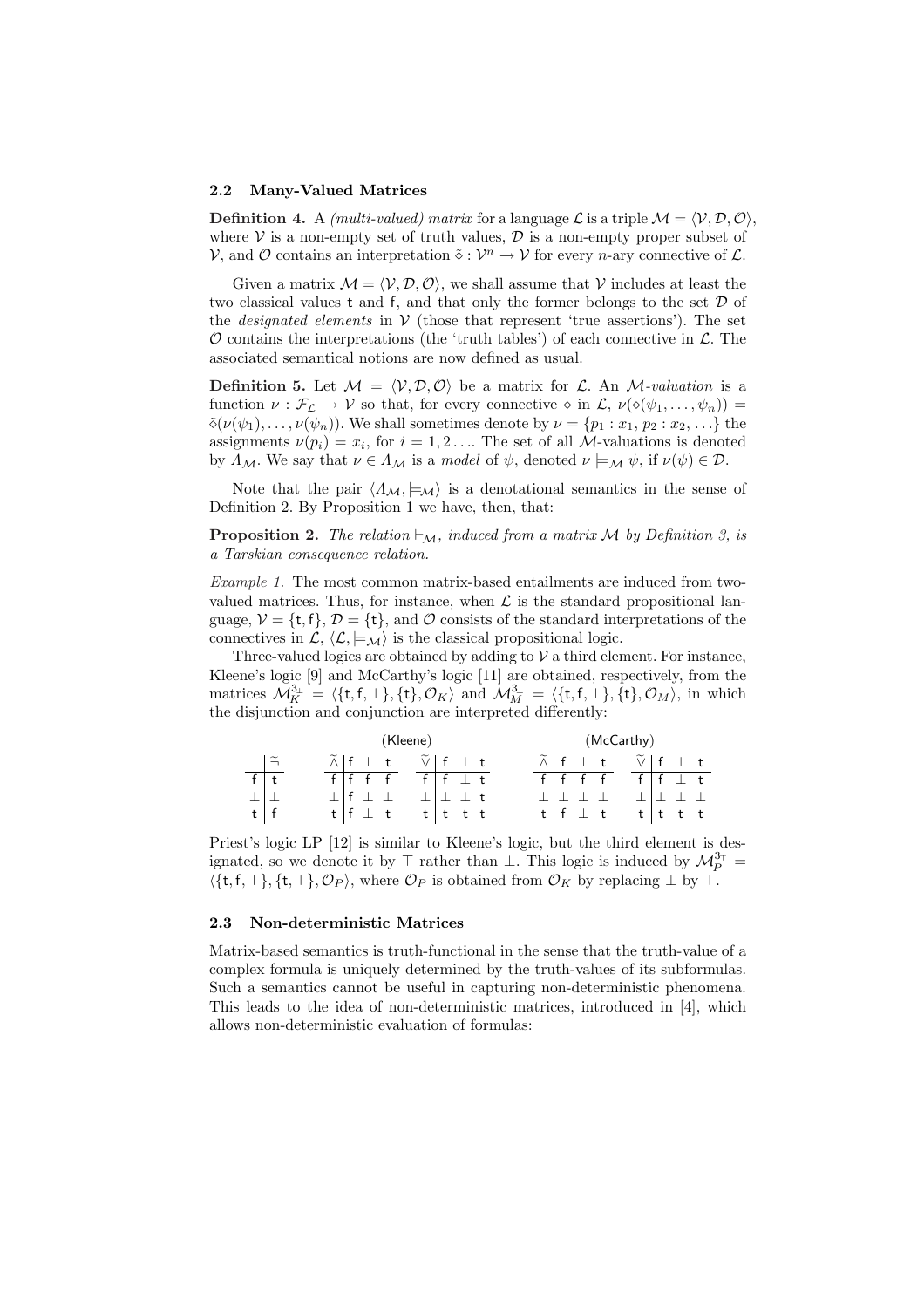**Definition 6.** A non-deterministic matrix (Nmatrix) for  $\mathcal{L}$  is a tuple  $\mathcal{M} =$  $\langle V, \mathcal{D}, \mathcal{O} \rangle$ , where V is a non-empty set of truth values,  $\mathcal{D}$  is a non-empty proper subset of V, and O contains an interpretation function  $\tilde{\diamond}: \mathcal{V}^n \to 2^{\mathcal{V}} \setminus {\emptyset}$  for every *n*-ary connective of  $\mathcal{L}$ .

An M-valuation is a function  $\nu : \mathcal{F}_\mathcal{L} \to \mathcal{V}$  such that for every connective  $\phi$  in  $\mathcal{L}, \nu(\phi(\psi_1, \ldots, \psi_n)) \in \tilde{\phi}(\nu(\psi_1), \ldots, \nu(\psi_n)).$  The set of all *M*-valuations is denoted by  $\Lambda_{\mathcal{M}}$ . Again,  $\nu \in \Lambda_{\mathcal{M}}$  is a model of  $\psi$  in  $\mathcal{M}$   $(\nu \models_{\mathcal{M}} \psi)$ , if  $\nu(\psi) \in \mathcal{D}$ .

Ordinary matrices can be thought of as Nmatrices, the interpretations of which return singletons of truth-values. Henceforth, we shall identify deterministic Nmatrices and the corresponding ordinary matrices. Again, for an Nmatrix M, the pair  $\langle \Lambda_M, \models_{\mathcal{M}} \rangle$  is a denotational semantics and it induces a Tarskian consequence relation  $\vdash_{\mathcal{M}}$ .

Example 2. Consider an interaction with remote computers, where each computation may be either serial or parallel. This can be captured by non-deterministic interpretations, combining Kleene's and McCarthy's logics (Example 1):

| $\sim$ $\sim$ $\sim$ |  | $\tilde{\wedge}$ f $\perp$ t                                           |  |  | V <sup>i</sup> f ⊥ t |                                                               |
|----------------------|--|------------------------------------------------------------------------|--|--|----------------------|---------------------------------------------------------------|
| $f$ {t}              |  | $f \{f\} \{f\}$                                                        |  |  |                      | $f {f} {f} {L}$                                               |
| $\perp$ $\perp$      |  | $\perp \left  \{ \mathsf{f}, \perp \} \right  \{ \perp \} \{ \perp \}$ |  |  |                      | $\perp \left  \{ \perp \} \right  \{ \perp \} \{ t, \perp \}$ |
| t $\{f\}$            |  | t $\{f\}$ $\{\perp\}$ $\{t\}$                                          |  |  |                      | $t   {t} {t}$ {t} {t}                                         |

Nmatrices have important applications in reasoning under uncertainty, proof theory, etc. We refer to [5] for a detailed discussion on Nmatrices.

#### 2.4 Possible-Worlds Semantics

The last type of denotational semantics considered here is based on a manyvalued extension of standard Kripke semantics (see [7]), where the logical connectives can be interpreted by a matrix  $\mathcal{M}$ <sup>5</sup>, and qualifications of the truth of a judgement is expressed by the necessitation operator " $\Box$ ". In case of the classical two-valued matrix we have the usual Kripke-style semantics.

**Definition 7.** Let  $\mathcal{L}$  be a propositional language.

- A frame for L is a triple  $\mathcal{F} = \langle W, R, \mathcal{M} \rangle$ , where W is a non-empty set (of "worlds"), R (the "accessibility relation") is a binary relation on  $W$ , and  $\mathcal{M} = \langle \mathcal{V}, \mathcal{D}, \mathcal{O} \rangle$  is a matrix for L. We say that a frame is finite if so is W.
- Let  $\mathcal{F} = \langle W, R, \mathcal{M} \rangle$  be a frame for L. An F-valuation is a function  $\nu$ :  $W \times F_{\mathcal{L}} \to V$  that assigns truth values to the *L*-formulas at each world in W according to the following conditions: For every connective  $\diamond$  in the language  $\mathcal L$  (except for  $\Box$ ),
	- $\nu(w, \diamond(\psi_1, \ldots, \psi_n)) = \tilde{\diamond}_{\mathcal{M}}(\nu(w, \psi_1), \ldots, \nu(w, \psi_n)),$
	- $\nu(w, \Box \psi) \in \mathcal{D}$  iff  $\nu(w', \psi) \in \mathcal{D}$  for all w' such that  $R(w, w')$ .

<sup>5</sup> This framework can be extended to Nmatrices as well, but for simplicity we stick to deterministic matrices.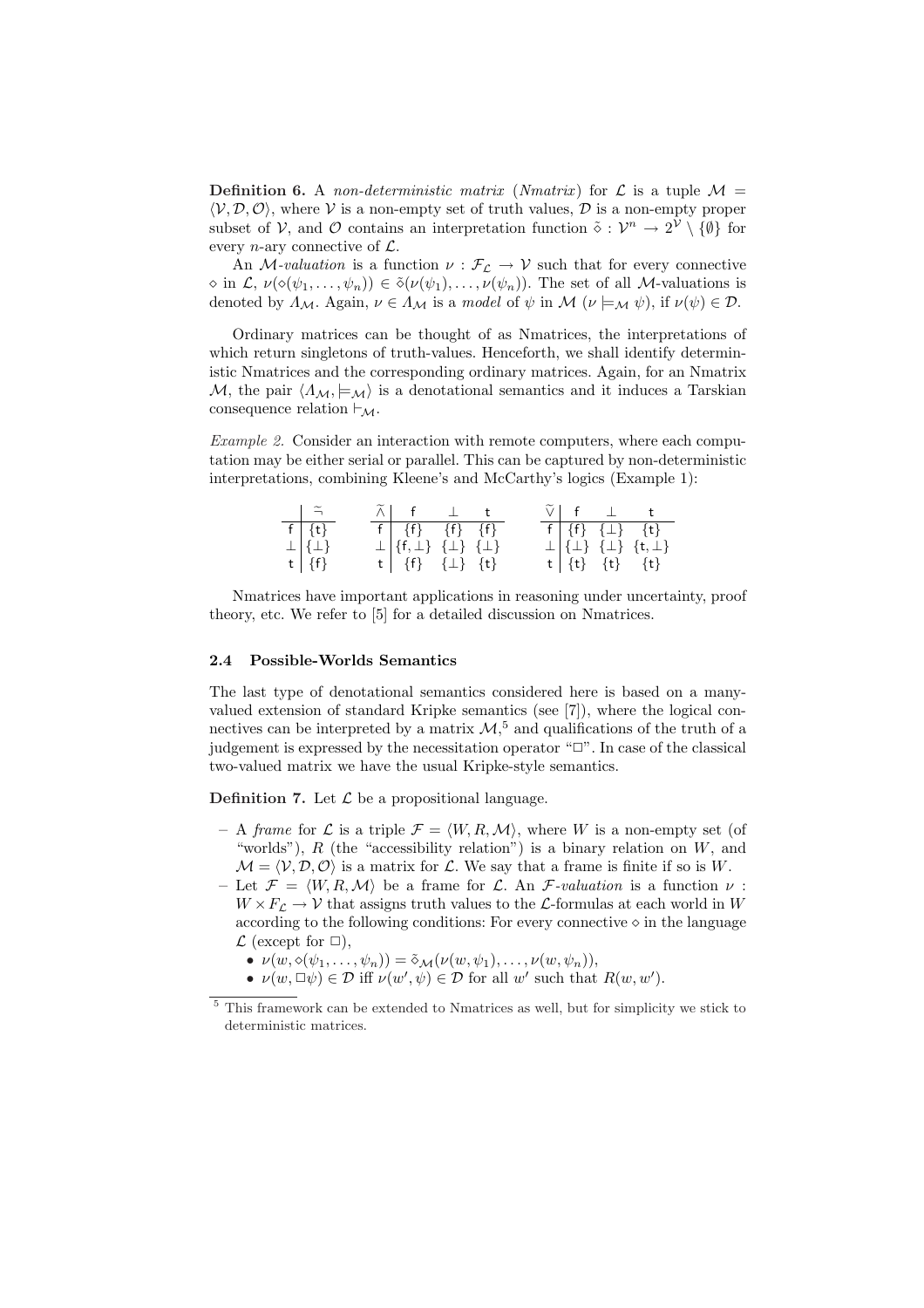The set of F-valuations is denoted by  $\Lambda_{\mathcal{F}}$ . The set of F-valuations that satisfy a formula  $\psi$  in a world  $w \in W$  is  $mod_{\mathcal{F}}^w(\psi) = \{ \nu \in \Lambda_{\mathcal{F}} \mid \nu(w, \psi) \in \mathcal{D} \}.$ 

– A frame interpretation is a pair  $I = \langle \mathcal{F}, \nu \rangle$ , in which  $\mathcal{F} = \langle W, R, \mathcal{M} \rangle$  is a frame and  $\nu$  is an *F*-valuation. We say that I satisfies  $\psi$  (or that I is a model of  $\psi$ ), if  $\nu \in mod_{\mathcal{F}}^w(\psi)$  for every  $w \in W$ . We say that I satisfies  $\Gamma$  if it satisfies every  $\psi \in \Gamma$ .

Let  $\mathcal I$  be a nonempty set of frame interpretations. Define a satisfaction relation  $\models_{\mathcal{I}}$  on  $\mathcal{I} \times F_{\mathcal{L}}$  by  $I \models_{\mathcal{I}} \psi$  iff I satisfies  $\psi$ . Note that  $\mathcal{I} = \langle \mathcal{I}, \models_{\mathcal{I}} \rangle$  is a denotational semantics in the sense of Definition 2. By Proposition 1, then, the induced relation  $\vdash_{\mathfrak{I}}$  is a Tarskian consequence relation for  $\mathcal{L}$ .

# 3 Inconsistency-Tolerant Logics

In the context of reasoning with uncertainty, a major drawback of a logic  $\langle \mathcal{L}, \vdash_{\mathsf{S}} \rangle$ , induced by a denotational semantics  $S = \langle S, \models_S \rangle$ , is that it does not tolerate inconsistency properly. Indeed, if  $mod_S(\Gamma)$  is empty, then by Definition 3,  $\Gamma \vdash_S \psi$ for every formula  $\psi \in \mathcal{F}_{\mathcal{L}}$ . We therefore consider a 'refined' entailment relation, denoted  $\vdash$ <sub>S</sub>, that overcomes this explosive nature of  $\vdash$ <sub>S</sub> but respects  $\vdash$ <sub>S</sub> with respect to consistent theories. Formally, we require the following two properties:

- I. FAITHFULNESS:  $\vdash_{\mathsf{S}}$  coincides with  $\vdash_{\mathsf{S}}$  with respect to S-consistent theories, i.e., if  $mod_{\mathsf{S}}(\Gamma) \neq \emptyset$  then for every  $\psi \in \mathcal{F}_{\mathcal{L}}, \Gamma \models_{\mathsf{S}} \psi$  iff  $\Gamma \vdash_{\mathsf{S}} \psi$ .
- II NON-EXPLOSIVENESS:  $\vdash_{\mathsf{S}}$  is not trivialized when the premises are not Sconsistent, i.e., if  $mod_S(\overline{\Gamma}) = \emptyset$  then there is  $\psi \in \mathcal{F}_\mathcal{L}$  such that  $\Gamma \not\sim_S \psi$ .

We call  $\sim$ <sub>S</sub> an *inconsistency-tolerant* variant of  $\vdash$ <sub>S</sub>. When  $\vdash$ <sub>S</sub> is clear from the context, we shall just say that  $\vdash_{\mathsf{S}}$  is inconsistency-tolerant.

*Note 1.* When  $mod_{S}(\Gamma) \neq \emptyset$  for every theory  $\Gamma$  (as in Priest's logic; see Example 1),  $\vdash$  itself is inconsistency-tolerant. In what follows we shall be interested in stronger logics (like classical logic) that do not tolerate inconsistency and so need to be refined. Moreover, being a consequence relation, Priest's logic is monotonic, but frequently commonsense reasoning is nonmonotonic, in particular in light of contradictions. Here, again, a refinement of the basic logic, adhering the two properties above, is called upon.

One way of achieving non-explosiveness is by incorporating Shoham's preferential semantics [13]: Given a denotational semantics  $S = \langle S, \models_S \rangle$  for  $\mathcal{L}$ , we define an S-preferential operator  $\Delta_{\mathsf{S}} : \mathcal{F}_\mathcal{L} \to 2^S$  (where  $2^S$  is the power-set of S), that relates a theory  $\Gamma$  to a set  $\Delta_{\mathsf{S}}(\Gamma)$  of its 'most preferred' (or 'most plausible') elements in S. Then, the role of  $mod_S(\Gamma)$  in Definition 3 is taken now by  $\Delta_S(\Gamma)$ :

Definition 8. Given a denotational semantics S and a S-preferential operator  $\Delta_{\mathsf{S}} : \mathcal{F}_{\mathcal{L}} \to 2^S$ , we denote by  $\Gamma \vdash_{\Delta_{\mathsf{S}}} \psi$  that  $\Delta_{\mathsf{S}}(\Gamma) \subseteq mod_{\mathsf{S}}(\psi)$ .<sup>6</sup>

<sup>&</sup>lt;sup>6</sup> In words: any conclusion should be satisfied by all the 'preferred' semantical objects (i.e., those elements in S describing the premises in the most plausible way).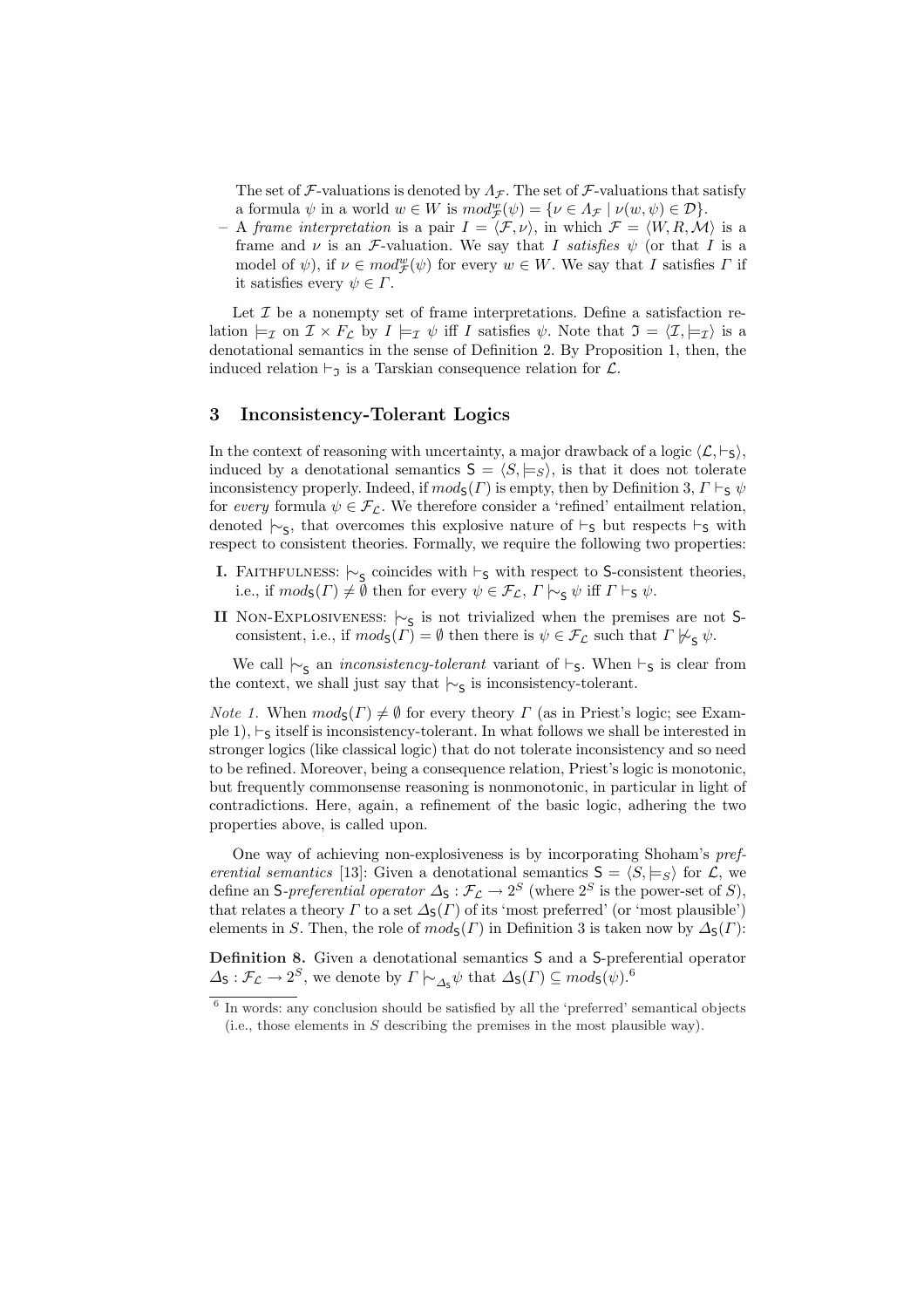Note 2. By faithfulness, every two S-consistent theories that are logically equivalent with respect to  $\vdash_S$  (that is, have the same S-models), must also share the same  $\sim$ <sub>S</sub>-conclusions. On the other hand, while in any logic defined by denotational semantics (including classical logic) all inconsistent theories are logically equivalent, inconsistency-tolerant logics make a distinction between inconsistent theories, so they cannot preserve logical equivalence, and must employ other considerations. This is common to many methods for resolving inconsistencies, e.g., those that are based on information and inconsistency measures (see [8]).

**Proposition 3.** Let  $S = \langle S, \models_S \rangle$  be a denotational semantics in which for every  $\nu \in S$  there is some formula  $\psi \in \mathcal{F}_\mathcal{L}$ , such that  $\nu \nvDash_S \psi$ .<sup>7</sup> Let  $\Delta_S$  be a preferential operator for S. If (1)  $\Delta_{\mathsf{S}}(\Gamma)$  is non-empty for every  $\Gamma$ , and (2)  $\Delta_{\mathsf{S}}(\Gamma) = mod_{\mathsf{S}}(\Gamma)$ whenever  $mod_{\mathsf{S}}(\Gamma)$  is not empty, then  $\vdash_{\Delta_{\mathsf{S}}}$  is inconsistency-tolerant.

Proof. Faithfulness follows from Condition (2); Non-explosiveness follows from the condition on S and from Condition  $(1)$ .

Proposition 3 shows that in many cases inconsistency-tolerant entailments can be obtained from a given denotational semantics S by a proper choice of a preferential operator  $\Delta$ <sub>S</sub>. Frequently, such an operator can be defined in terms of a preferential function P that maps every theory  $\Gamma$  to a strict partial order  $\leq r$  on S. In such cases,

$$
\Delta_S^{\mathsf{P}}(\Gamma) = \{ \nu \in S \mid \neg \exists \mu \in S \text{ such that } \mu <_{\Gamma} \nu \},\tag{1}
$$

so, intuitively,  $\Delta_S^{\mathsf{P}}(\Gamma)$  consists of the 'best' elements in terms of  $\langle \Gamma \rangle$ .

Proposition 4. Let S be a denotational semantics as in Proposition 3 and let P be a preferential function, mapping every theory  $\Gamma$  to a strict partial order  $\leq_{\Gamma}$  on S. If (1) for every theory  $\Gamma$ ,  $\leq_{\Gamma}$  is well-founded, and (2) for every S-consistent  $\Gamma$ ,  $\min_{\leq r}(S)$   $[=\Delta_{\mathsf{S}}^{\mathsf{P}}(T)] = mod_{\mathsf{S}}(T)$ , then  $\vdash_{\Delta_{\mathsf{S}}^{\mathsf{P}}}$  is inconsistency-tolerant.

Proof. Clearly, the two conditions of this proposition imply, respectively, the two conditions of Proposition 3, and so  $\vdash_{\Delta^p_S}$  is inconsistency-tolerant.  $\Box$ 

A preferential function P as in Proposition 4 represents preference by satisfiability, that is: the models of the underlying theory (if such elements exist) are preferred over the other elements in S.

Proposition 4 specifies natural conditions under which a strict pre-order  $\leq r$ induces an inconsistency-tolerant entailment. However, this proposition does not give a method for defining such an order. Next, we consider a simple and intuitive way of doing so by introducing the notion of similarity. In what follows, we demonstrate similarity-based reasoning for the three types of denotational semantics discussed previously.

<sup>&</sup>lt;sup>7</sup> This holds, e.g., when there is a contradictory formula  $\perp$ <sub>5</sub>, for which  $mod_{5}(\perp_{5}) = \emptyset$ .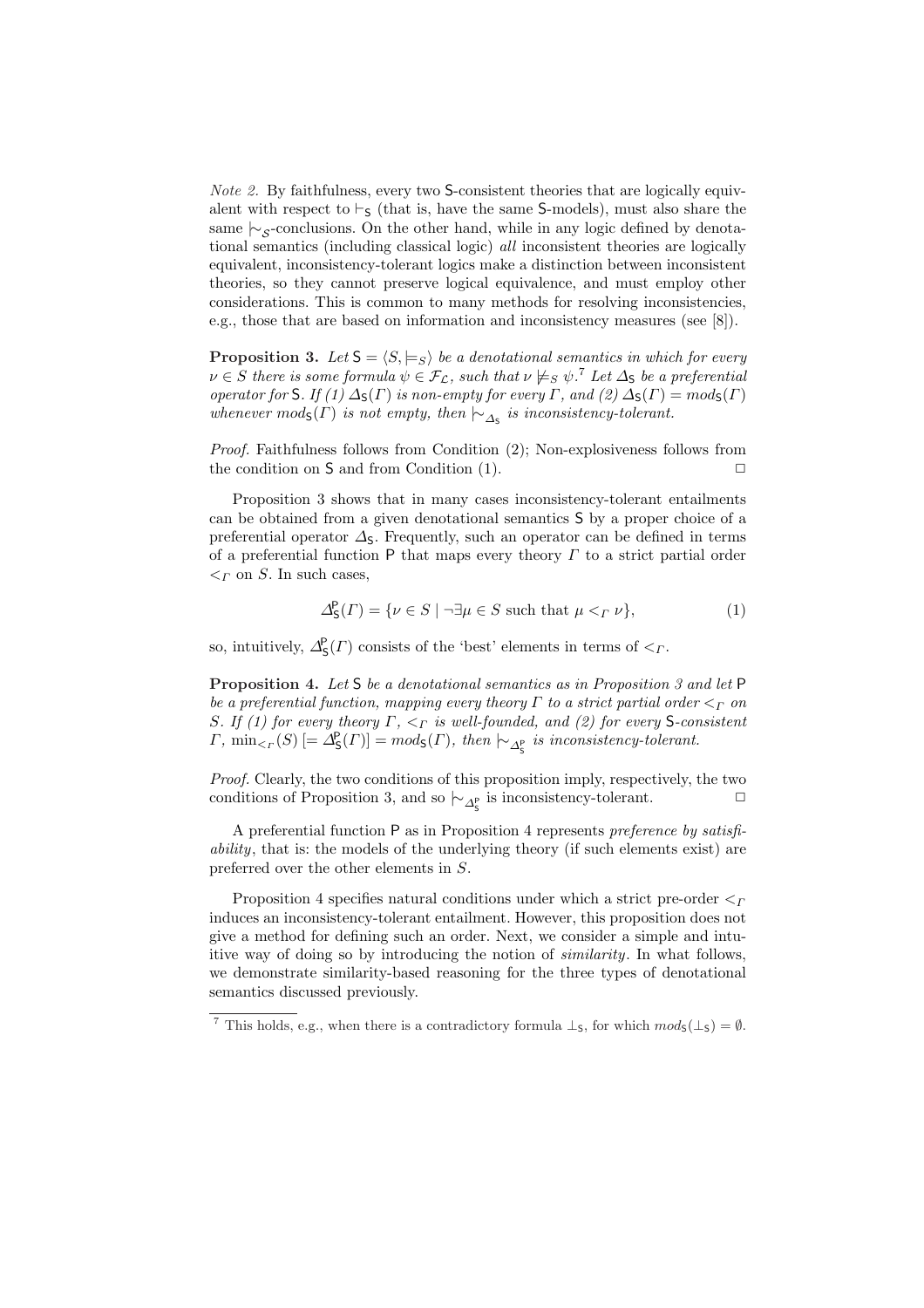### 4 Similarity-based Reasoning

#### 4.1 Inconsistency Tolerance by Matrix Semantics

Given a matrix  $\mathcal{M} = \langle \mathcal{V}, \mathcal{D}, \mathcal{O} \rangle$ , we fix the corresponding denotational semantics  $S = \langle \Lambda_M, \models_M \rangle$ . For simplicity, we shall identify S with M. Now, the criterion of preference by satisfiability, considered previously for general denotational semantics, can be described in the case of (many-valued) valuations by the aspiration of being 'as similar as possible' to valuations that satisfy the set of premises, Γ. This is depicted in what follows by corresponding quantitative indications.

**Definition 9.** A *(numeric) aggregation function* is a total function  $f$ , such that:  $(1)$  for every multiset of real numbers, the value of f is a real number,  $(2)$  the value of f does not decrease when a number in its multiset increases, (3)  $f(\{x_1, \ldots, x_n\}) = 0$  iff  $x_1 = x_2 = \ldots x_n = 0$ , and (4)  $\forall x \in \mathbb{R}$   $f(\{x\}) = x$ .

Summation, average, and maximum, are all aggregation functions.

To keep the set of the "preferred valuations" computable, we restrict the comparison of valuations to relevant contexts:

Definition 10. A *context* is a finite set of formulas. A *context generator* is a function  $\mathcal{G}: \mathcal{T}_{\mathcal{L}} \to \mathcal{T}_{\mathcal{L}}$ , producing a context for every theory.

Simple examples for context generators are, e.g., the functions  $\mathcal{G}^{At}$ ,  $\mathcal{G}^{SF}$ ,  $\mathcal{G}^{ID}$ , defined for every  $\Gamma$  by  $\mathcal{G}^{\text{At}}(\Gamma) = \text{Atoms}(\Gamma), \, \mathcal{G}^{\text{SF}}(\Gamma) = \text{SF}(\Gamma), \text{ and } \mathcal{G}^{\text{ID}}(\Gamma) = \Gamma.$ 

**Definition 11.** Let  $M$  be a matrix,  $C$  a context, and  $G$  a context generator.

- An M-similarity with respect to C is a symmetric function  $s: A_{\mathcal{M}} \times A_{\mathcal{M}} \rightarrow$  $\mathbb{N}^+$ , such that  $\mathsf{s}(\nu,\mu) = 0$  iff  $\nu(\phi) = \mu(\phi)$  for all  $\phi \in \mathsf{C}$ .
- Given an  $M$ -similarity **s** with respect to  $C$ , we define:

$$
\mathsf{m}^{\mathsf{s}}(\nu,\psi) = \begin{cases} \min\{\mathsf{s}(\nu,\mu) \mid \mu \in \mathsf{mod}_{\mathcal{M}}(\psi)\} & \mathsf{mod}_{\mathcal{M}}(\psi) \neq \emptyset, \\ 1 + \max\{\mathsf{s}(\nu,\mu) \mid \nu,\mu \in \Lambda_{\mathcal{M}}\} & \text{otherwise.} \end{cases}
$$

– Given an aggregation function  $f$ , we define:

$$
\mathsf{m}_f^{\mathsf{s}}(\nu, \Gamma) = f\big(\big\{\mathsf{m}^{\mathsf{s}}(\nu, \psi_1), \dots, \mathsf{m}^{\mathsf{s}}(\nu, \psi_n)\big\}\big),
$$

where  $\Gamma = {\psi_1, \ldots, \psi_n}$  and  $\mathsf{m}^s$  is defined as in the previous item by a similarity **s** with respect to  $\mathcal{G}(\Gamma)$ .

Note that lower values of similarities indicate higher correspondence between valuations. However, this correspondence is limited to the relevant contexts: if s is a similarity with respect to C, then  $s(\nu, \mu) = 0$  indicates that  $\nu$  and  $\mu$  agree on the formulas of C, but this does not necessarily mean that  $\nu = \mu$ .

Intuitively,  $m^s(\nu, \psi)$  indices how 'close'  $\nu$  is to be a model of  $\psi$ . The function  $\mathsf{m}_f^{\mathsf{s}}$  extends  $\mathsf{m}^{\mathsf{s}}$  to theories:  $\mathsf{m}_f^{\mathsf{s}}(\nu,\Gamma)$  indicates how 'close' is the valuation  $\nu$  to satisfy  $\Gamma$ . Note that if  $\psi$  is not M-satisfiable, then, as expected, all the valuations  $\nu \in \Lambda_{\mathcal{M}}$  are equally close to  $\psi$ :  $\mathsf{m}^{\mathsf{s}}(\nu, \psi) = 1 + \max{\{\mathsf{s}(\nu, \mu) \mid \nu, \mu \in \Lambda_{\mathcal{M}}\}}$ . By Proposition 5 below, when  $\psi$  is M-satisfiable, the valuations  $\nu$  for which  $m^s(\nu, \psi)$ is minimal, are the models of  $\psi$ .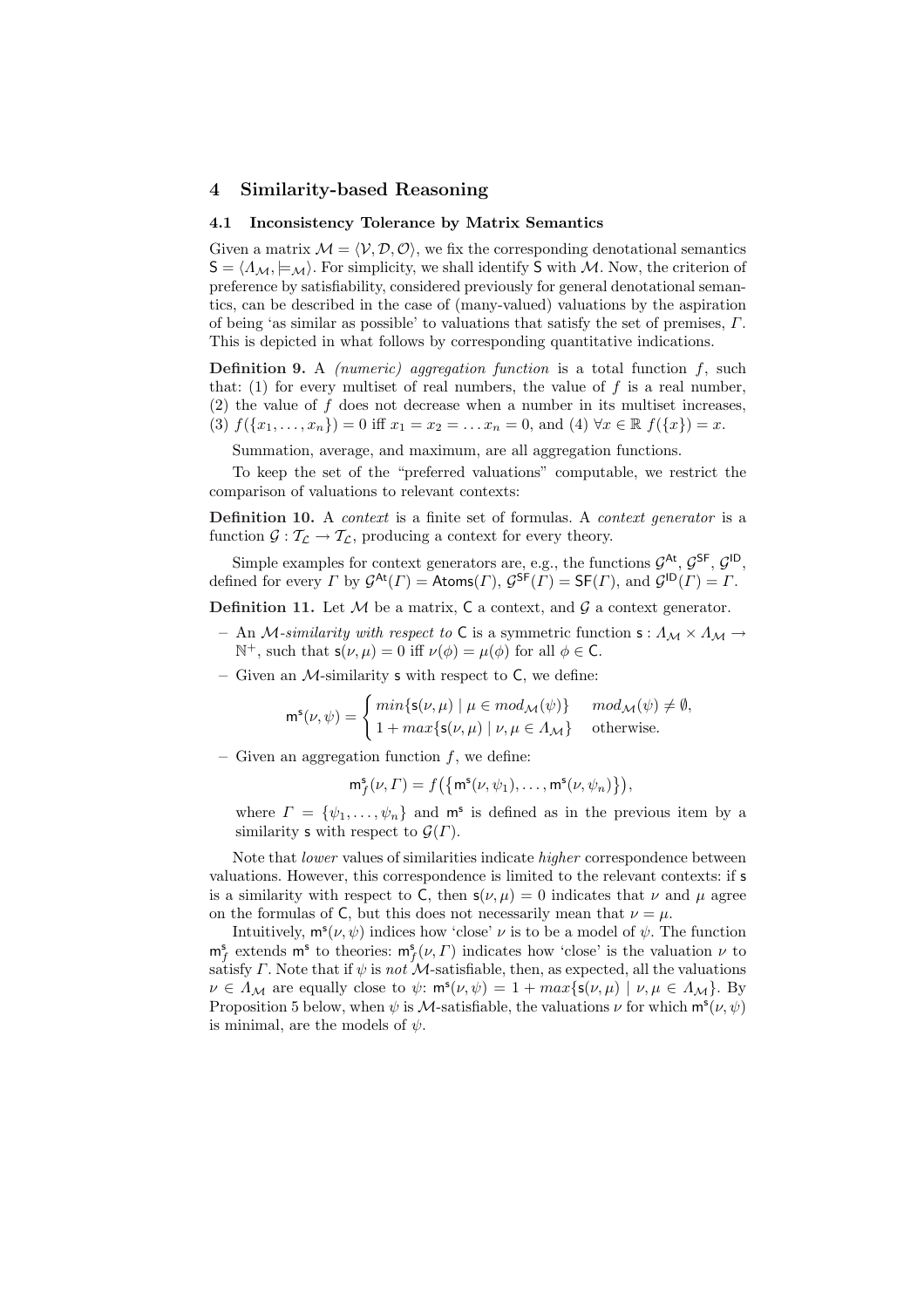*Example 3.* Let  $\mathcal{M} = \langle \mathcal{V}, \mathcal{D}, \mathcal{O} \rangle$ , where  $\mathcal{V}$  is a finite Euclidean space, i.e.,  $\mathcal{V} =$  $\mathbb{R}^m = \{ \langle x_1, \ldots, x_m \rangle \mid \forall 1 \leq i \leq m \ x_i \in \mathbb{R} \}$ .<sup>8</sup> The following are distances on  $\mathbb{R}^m$ :

- the discrete distance:  $d_U(\overline{x}, \overline{x}) = 0$  and  $d_U(\overline{x}, \overline{y}) = 1$  if  $\overline{x} \neq \overline{y}$ , ¢
- distance by average:  $d_{\frac{\Sigma}{m}}(\overline{x}, \overline{y}) = \frac{1}{m}$  $\sum_{m=1}^{\infty}$  $\sum_{i=1}^{m} |x_i - y_i|$
- the k-norm distance  $(k \geq 1)$ :  $||\overline{x}, \overline{y}||_k = \left(\sum_{i=1}^m |x_i y_i|^k\right)^{\frac{1}{k}}$ ,
- the infinity-norm distance:  $\lim_{k\to\infty} ||\overline{x}, \overline{y}||_k = \max(|x_1-y_1|, \ldots, |x_n-y_n|).$

Consider the context  $C = Atoms(\Gamma)$  for some theory  $\Gamma$ . A function  $s_q$ , defined for every  $\nu, \mu \in A_{\mathcal{M}}$  by

$$
\mathsf{s}_g(\nu,\mu) = g(\{d(\nu(\psi),\mu(\psi)) \mid \psi \in \mathsf{C}\}),\tag{2}
$$

,

where  $d$  is one of the distances above and  $g$  is an aggregation function, is a similarity function with respect to C. For instance, in the two-valued case, we get the uniform distance with respect to  $C$  when  $q = max$ , and the Hamming distance with respect to C when  $q = \Sigma$ .

**Definition 12.** A (semantical) setting for L is a quadruple  $K = \langle M, \mathcal{G}, \mathcal{S}, f \rangle$ , where  $\mathcal M$  is a matrix,  $\mathcal G$  is a context generator, f is an aggregation function, and S is a *similarity generator*, i.e., a function so that for all  $\Gamma S(\Gamma)$  is an M-similarity with respect to  $\mathcal{G}(\Gamma)$ .

Preference by similarities is now defined as follows:

**Definition 13.** Given a setting  $K = \langle M, \mathcal{G}, \mathcal{S}, f \rangle$ , the most plausible valuations with respect to  $K$  of a (nonempty) theory  $\Gamma$ , are the elements of the set

$$
\Delta_{\mathcal{K}}(\Gamma) = \{ \nu \in \Lambda_{\mathcal{M}} \mid \forall \mu \in \Lambda_{\mathcal{M}} \mathsf{m}_{f}^{\mathcal{S}(\Gamma)}(\nu, \Gamma) \leq \mathsf{m}_{f}^{\mathcal{S}(\Gamma)}(\mu, \Gamma) \}.
$$

In case that  $\Gamma$  is empty, we define  $\Delta_{\mathcal{K}}(\emptyset) = \Lambda_{\mathcal{M}}$ .

Note that  $\Delta_{\mathcal{K}}$  can be represented in the form of (1), where  $\leq_{\Gamma}$  is defined by  $\nu <_{\Gamma} \mu$  iff  $\nu \in \Delta_{\mathcal{K}}(\Gamma)$  and  $\mu \notin \Delta_{\mathcal{K}}(\Gamma)$ . Now, similarity-based entailments are defined as in Definition 8:

$$
\Gamma \hspace{0.2em}\sim_{\hspace{-0.2em}\sim} \hspace{0.2em} \sim \hspace{-0.2em} \mu \text{ iff } \Delta_{\mathcal{K}}(\Gamma) \subseteq \text{mod}_{\mathcal{M}}(\psi). \hspace{0.5em} (3)
$$

*Example 4.* Let  $K = \langle \mathcal{M}_K^{3_\perp}, \mathcal{G}^{At}, \mathcal{S}, \Sigma \rangle$ , where  $\mathcal{M}_K^{3_\perp}$  is Kleene's three-valued matrix (Example 1),  $\mathcal{G}^{\mathsf{At}}$  is the atom-based context generator (see below Definition 10),  $\Sigma$  is a summation function, and S is a similarity generator that for

<sup>8</sup> This includes, among others, linearly ordered values (as in the three-valued logics considered above, or the elements of the unit interval), that are represented by a one-dimensional space; partial orders in which there are at most  $i - 1$  different  $x_i$ 's such that  $f < x_1 < \ldots < x_{i-1} < t$ , that may be represented by pairs of numbers in  $\{0, \ldots, i-1\}$  (see [2] for this kind of representation for Belnap's four-valued logic); the elements of an Nmatrix for mbC that can be represented by triples (see [5]), etc.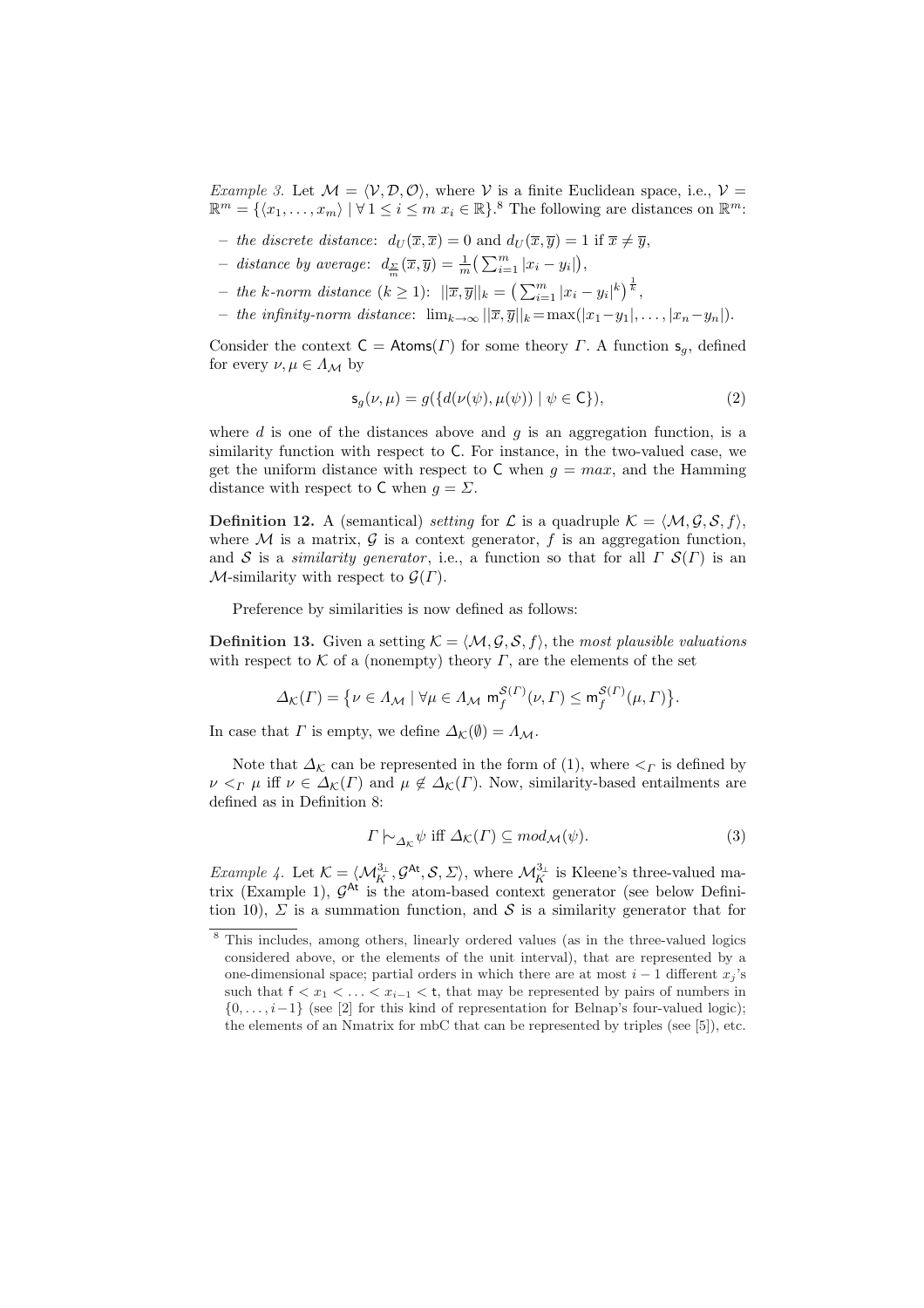each Γ produces a similarity  $s_{\Sigma}$  in the form of (2), i.e.,  $\mathcal{S}(\Gamma)(\nu,\mu) = s_{\Sigma}(\nu,\mu) =$  $\Sigma \{d_{\Sigma}(\nu(p), \mu(p)) \mid p \in \text{Atoms}(\Gamma)\}.$  Here,  $d_{\Sigma}$  is a distance on  $\{\text{t}, \text{f}, \perp\}$ , in which  $d_{\Sigma}(\mathsf{t},\mathsf{f})=1$  and  $d_{\Sigma}(\mathsf{t},\perp)=d_{\Sigma}(\mathsf{f},\perp)=\frac{1}{2}$  (see Example 3).

Now, let  $\Gamma = \{\neg p, \neg q, p \lor q\}$ . Clearly,  $\Gamma$  is not  $\mathcal{M}_{K}^{3_{\perp}}$ -satisfiable. We compute its most plausible models with respect to  $K$ :

|         | $\boldsymbol{p}$ | q | $\neg p$ | $\neg q$ | V<br>$\boldsymbol{p}$<br>q |                | $\overline{2}$ | 3                | $m_{\Sigma}(\nu_i,\Gamma)$ |
|---------|------------------|---|----------|----------|----------------------------|----------------|----------------|------------------|----------------------------|
| $\nu_1$ | t                | t | f        | f        | t                          | 1              | 1              | $\boldsymbol{0}$ | $\overline{2}$             |
| $\nu_2$ | t                | f | f        | t        |                            | 1              | $\overline{0}$ | $\boldsymbol{0}$ |                            |
| $\nu_3$ | t                |   | f        |          |                            | 1              | 0.5            | $\theta$         | 1.5                        |
| $\nu_4$ | f                | t | t        |          |                            | 0              | 1              | $\theta$         | 1                          |
| $\nu_5$ |                  | f | t        | t        |                            | 0              | $\overline{0}$ | 1                | 1                          |
| $\nu_6$ | f                |   | t        |          |                            | $\overline{0}$ | 0.5            | 0.5              | 1                          |
| $\nu_7$ |                  | t |          | f        | t                          | 0.5            | 1              | $\theta$         | 1.5                        |
| $\nu_8$ |                  | f |          | t        |                            | 0.5            | $\overline{0}$ | 0.5              | 1                          |
| $\nu_9$ |                  |   |          |          |                            | 0.5            | 0.5            | 0.5              | 1.5                        |

Legend.  $1 = m^{s}(\nu_{i}, -p), \quad 2 = m^{s}(\nu_{i}, -q), \quad 3 = m^{s}(\nu_{i}, p \vee q).$ 

Hence,  $\Delta_{\mathcal{K}}(\Gamma) = \{\nu_2, \nu_4, \nu_5, \nu_6, \nu_8\}$ , and so, for instance,  $\Gamma \vdash_{\Delta_{\mathcal{K}}} \neg p \lor \neg q$  (even though  $\Gamma \not\vdash_{\Delta_{\mathcal{K}}} \neg p$  and  $\Gamma \not\vdash_{\Delta_{\mathcal{K}}} \neg q$ .

In what follows, we shall abbreviate  $\vdash_{\Delta_{\mathcal{K}}}$  by  $\vdash_{\mathcal{K}}$ . Next, we show that entailments of this type are inconsistency tolerant.

**Definition 14.** Let  $M = \langle V, D, O \rangle$  be a matrix for L. A context C is proper for  $\psi$  (in M), if for every  $\nu, \mu \in \Lambda_{\mathcal{M}}$ , if  $\nu(\phi) = \mu(\phi)$  for all  $\phi \in \mathsf{C}$ , then  $\nu(\psi) = \mu(\psi)$ as well. C is a proper context for a theory  $\Gamma$ , if it is proper for every  $\psi \in \Gamma$ .

In what follows we consider only proper settings, that is: settings  $K =$  $\langle \mathcal{M}, \mathcal{G}, \mathcal{S}, f \rangle$  in which for every theory  $\Gamma$ ,  $\mathcal{G}(\Gamma)$  is a proper context for  $\Gamma$  (in M). Note that for all the context generators considered above  $(\mathcal{G}^{\mathsf{At}}, \mathcal{G}^{\mathsf{SF}}, \mathsf{and})$  $\mathcal{G}^{\mathsf{ID}}$ , the corresponding setting is proper.

Proposition 5. Let s be a similarity with respect to a context C that is proper for  $\psi$ . Then  $\mathsf{m}^{\mathsf{s}}(\nu,\psi) = 0$  iff  $\nu \in mod_{\mathcal{M}}(\psi)$ .

Corollary 1. Let  $s$  be a similarity with respect to a context  $C$  that is proper for *Γ*. *Then*  $\mathsf{m}_f^{\mathsf{s}}(\nu, \Gamma) = 0$  *iff*  $\nu \in \mathsf{mod}_{\mathcal{M}}(\Gamma)$ .

*Proof.* By Proposition 5 and since f is an aggregation function.  $\Box$ 

**Definition 15.**  $\Gamma_1$  and  $\Gamma_2$  are *independent*, if  $\text{Atoms}(\Gamma_1) \cap \text{Atoms}(\Gamma_2) = \emptyset$ .

**Proposition 6.** Let  $K = \langle M, \mathcal{G}, \mathcal{S}, f \rangle$  be a semantic setting. If  $\mathcal{G}(\Gamma)$  and  $\{\psi\}$ are independent, then  $\Gamma \vdash_K \psi$  iff  $\psi$  is an M-tautology.

Corollary 2. Let  $\mathcal{K} = \langle \mathcal{M}, \mathcal{G}, \mathcal{S}, f \rangle$  be a semantic setting. For every Γ there is a formula  $\psi$  such that  $\Gamma \not\vdash_{\mathcal{K}} \psi$ .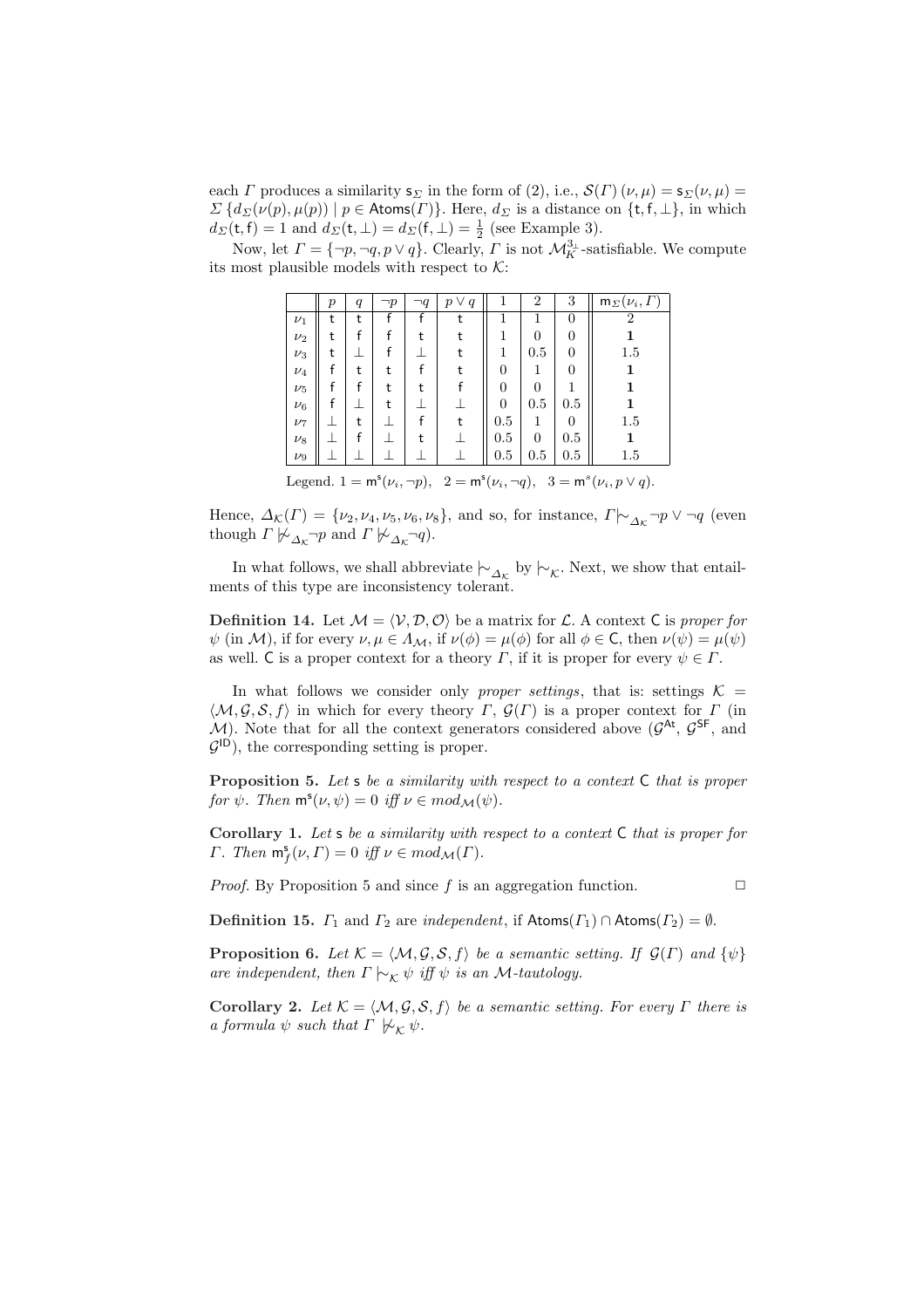*Proof.* Given  $\Gamma$ , let  $p \in$  Atoms  $\mathcal{G}(\Gamma)$  (such a p exists, since Atoms is infinite and  $\mathcal{G}(\Gamma)$  is not). As  $\mathcal{G}(\Gamma)$  and  $\{p\}$  are independent, by Proposition 6,  $\Gamma \not\vdash_{\mathcal{K}} p$ .  $\Box$ 

**Proposition 7.** For every setting  $\mathcal{K} = \langle \mathcal{M}, \mathcal{G}, \mathcal{S}, f \rangle$ ,  $\vert \sim_K$  is an inconsistencytolerant variant of  $\vdash_{\mathcal{M}}$ .

*Proof.* Faithfulness to  $\vdash_{\mathcal{M}}$  follows from Corollary 1; Non-explosiveness follows from Corollary 2.

#### 4.2 Inconsistency Tolerance by Nmatrices

Similarity-based entailments can be defined in the non-deterministic case just as in the deterministic case. Given an Nmatrix  $M$ , similarities and satisfiability measures are defined according to Definition 11. This induces the operator  $\Delta_{\mathcal{K}}$ and the entailment  $\vdash_{\Delta_{\mathcal{K}}}$ , as in Definition 13 and in (3), respectively.

The results in the previous section also carry on to non-deterministic semantics. It is important to note, though, that in the non-deterministic case the context generator  $\mathcal{G}^{\mathsf{At}}$  does not produce proper contexts. This is explained by the fact that, unlike deterministic valuations, non-deterministic valuations are not truth functional, so they can agree on atomic formulas, but make different nondeterministic choices on complex formulas. Yet, as the next proposition shows, the other two context generators do provide proper contexts:

**Proposition 8.** For every Nmatrix M, similarity generator  $S$ , and aggregation f, both  $\langle \mathcal{M}, \mathcal{G}^{\mathsf{SF}}, \mathcal{S}, f \rangle$  and  $\langle \mathcal{M}, \mathcal{G}^{\mathsf{ID}}, \mathcal{S}, f \rangle$  are proper.

*Proof.* By the fact that if  $\psi \in \mathsf{C}$  then  $\mathsf{C}$  is proper in  $\mathcal M$  for  $\psi$ .

Example 5. Let  $\mathcal{K} = \langle \mathcal{M}_{KM}^{3_{\perp}}, \mathcal{G}^{\mathsf{ID}}, \mathcal{S}, \Sigma \rangle$  be a setting in which  $\mathcal{M}_{KM}^{3_{\perp}}$  is the Nmatrix of Example 2, combining Kleene's and McCarthy's three-valued logics,  $\mathcal{G}^{\text{ID}}$ is the context generator by identity,  $\Sigma$  is a summation function, and  $S$  a similarity generator defined for every  $\Gamma$  by  $\mathcal{S}(\Gamma) (\nu, \mu) = \Sigma \{ d_{\Sigma}(\nu(\psi), \mu(\psi)) \mid \psi \in \Gamma \}.$ Again, here  $d_{\Sigma}$  is the distance on  $\{\text{t}, \text{f}, \perp\}$  defined in Example 3.

As in Example 4, we let  $\Gamma = \{\neg p, \neg q, p \lor q\}$ . Clearly,  $\Gamma$  is not  $\mathcal{M}_{KM}^{3_{\perp}}$ -satisfiable. Note that in addition to the nine valuations in Example 4 we also have  $\nu_{10} =$  $\{p:\bot,\,q:\mathsf{t},\,\neg p:\bot,\,\neg q:\mathsf{f},\,p\vee q:\bot\}$ . It can be verified that this time  $\Gamma\not\vdash_{\Delta_{\mathcal{K}}} \neg p\vee \neg q$ (cf. Example 4).

#### 4.3 Inconsistency Tolerance by Possible Worlds

We now extend similarities to the context of finite frames.

**Definition 16.** Let  $\mathcal{F} = \langle W, R, \mathcal{M} \rangle$  be a *finite* frame, C a context, and G a context generator.

 $-$  An  $\mathcal{F}\text{-}similarity$  with respect to C is a symmetric function  $\mathsf{s}: \Lambda_{\mathcal{F}} \times \Lambda_{\mathcal{F}} \to \mathbb{N}^+,$ such that  $\mathsf{s}(\nu,\mu) = 0$  iff  $\nu(w,\psi) = \mu(w,\psi)$  for every  $w \in W$  and  $\psi \in \mathsf{C}$ .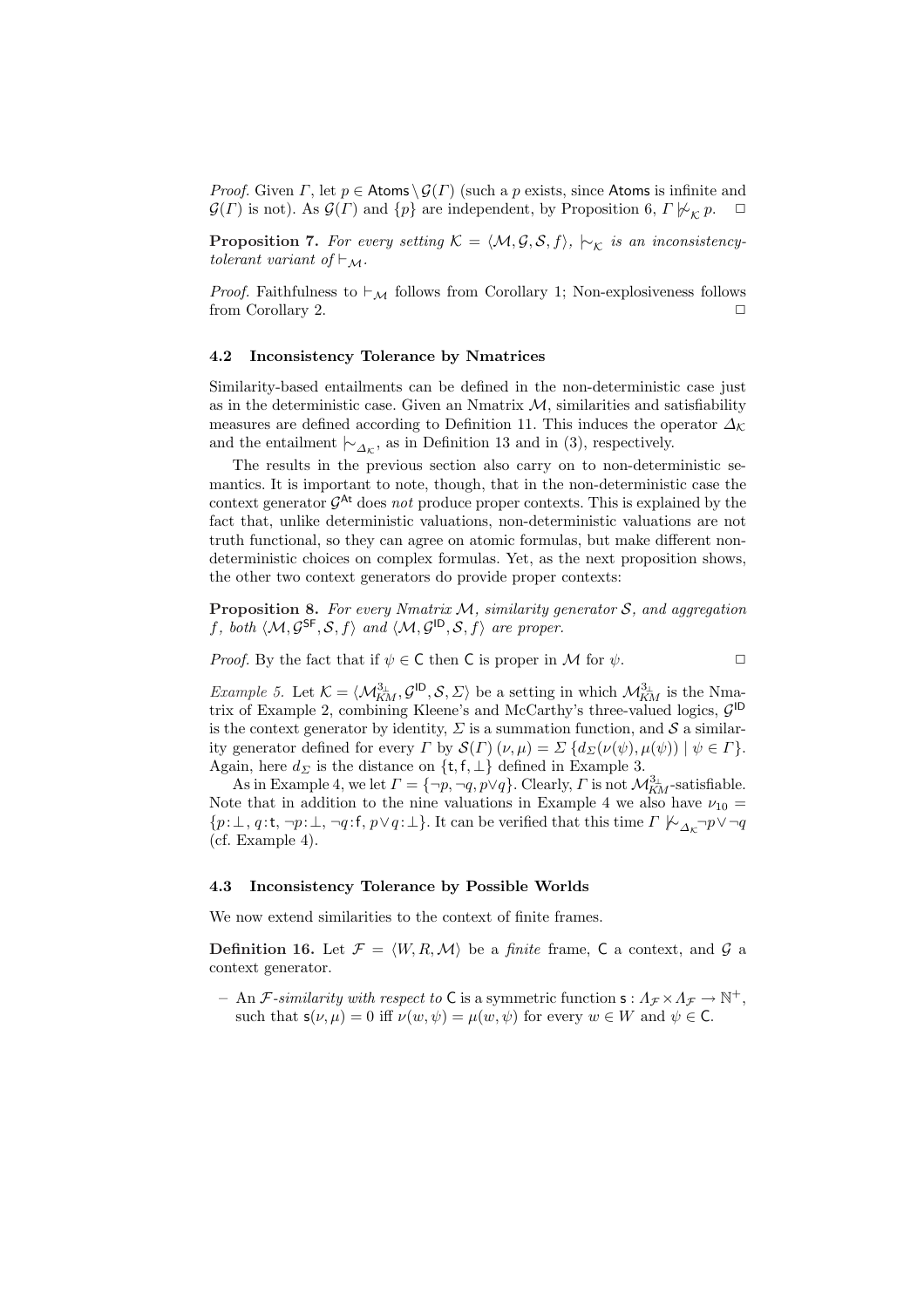– Given an  $\mathcal F$ -similarity **s** with respect to  $\mathsf C$ , we define:

$$
\mathsf{m}^{\mathsf{s}}(w,\nu,\psi) = \begin{cases} \min\{\mathsf{s}(\nu,\mu) \mid \mu \in \mathit{mod}_{\mathcal{F}}^w(\psi)\} & \mathit{mod}_{\mathcal{F}}^w(\psi) \neq \emptyset, \\ 1 + \max\{\mathsf{s}(\nu,\mu) \mid \nu,\mu \in \varLambda_{\mathcal{F}}\} & \text{otherwise.} \end{cases}
$$

- For a frame interpretation  $I = \langle \mathcal{F}, \nu \rangle$  and an aggregation function f, define: For a frame interpretation  $I = \langle \mathcal{F}, \nu \rangle$  and an aggregation function f, defined  $\mathfrak{m}^s_f(I, \psi) = f(\{\mathfrak{m}^s(w, \nu, \psi) \mid w \in W\})$ , where  $\mathfrak{m}^s$  is defined as in the previous item by an  $\mathcal{F}$ -similarity s.
- For a frame interpretation  $I = \langle \mathcal{F}, v \rangle$  and aggregation functions g, f, define: For a frame interpretation  $I = \langle \mathcal{F}, \nu \rangle$  and aggregation functions g, j, define:<br>  $m_{g,f}^{\mathsf{s}}(I,\Gamma) = g(\{m_f^{\mathsf{s}}(I,\psi_1),\ldots,m_f^{\mathsf{s}}(I,\psi_n)\}),$  where  $\Gamma = \{\psi_1,\ldots,\psi_n\}$  and  $\mathfrak{m}^{\mathfrak{F}}_f$  is defined as in the item above by an  $\mathcal{F}$ -similarity s with respect to  $\mathcal{G}(\Gamma)$ .

**Definition 17.** A setting for L is a quintuple  $\mathcal{K} = \langle I, \mathcal{G}, \mathcal{S}, f, g \rangle$ , where I is a set of finite frames,  $\mathcal G$  is a context generator, f and g are aggregation functions, and S is a similarity generator for G, i.e., for every  $I = \langle \mathcal{F}, \nu \rangle \in \mathcal{I}$  and  $\Gamma \in \mathcal{T}_\mathcal{L}$ ,  $\mathcal{S}(I,\Gamma)$  is an *F*-similarity with respect to  $\mathcal{G}(\Gamma)$ .

*Example 6.* Let  $M = \langle V, \mathcal{D}, \mathcal{O} \rangle$  be a matrix where  $V \subseteq \mathbb{R}^m$ . A variety of similarity generators can be defined by letting d be one of the distances on  $\mathbb{R}^m$  from Exty generators can be denned by letting a be one of the distances on  $\mathbb{R}^n$  from Example 3:  $\mathcal{S}(I,\Gamma)$   $(\nu,\mu) = f_2(\lbrace f_1(\lbrace d(\nu(w,\psi),\mu(w,\psi)) \mid \psi \in \mathcal{G}(\Gamma) \rbrace) \mid w \in W \rbrace)$ , where  $f_1, f_2$  are some aggregation functions and  $\mathcal G$  is a context generator.

**Definition 18.** Let  $K = \langle I, \mathcal{G}, \mathcal{S}, f, g \rangle$  be a setting. The set of the most plausible frame interpretations of  $\Gamma \neq \emptyset$  with respect to K is defined as follows:

$$
\Delta_{\mathcal{K}}(\Gamma) = \big\{ I \in \mathcal{I} \mid \forall J \in \mathcal{I} \quad \mathsf{m}_{g,f}^{\mathcal{S}(I,\Gamma)}(I,\Gamma) \leq \mathsf{m}_{g,f}^{\mathcal{S}(J,\Gamma)}(J,\Gamma) \big\}.
$$

If  $\Gamma = \emptyset$ , we define  $\Delta_{\mathcal{K}}(\emptyset) = \mathcal{I}$ .

Again,  $\Delta_{\mathcal{K}}$  is a particular case of (1). Now, for a (multi-valued) possible world semantics  $\mathfrak{I} = \langle \mathcal{I}, \models_{\mathcal{I}} \rangle$  and a corresponding semantic setting  $\mathcal{K} = \langle \mathcal{I}, \mathcal{G}, \mathcal{S}, f, g \rangle$ we define, like before,  $\Gamma \sim_{\mathcal{K}} \psi$  iff  $\Delta_{\mathcal{K}}(\Gamma) \subseteq \mathfrak{mod}_{\mathfrak{I}}(\psi)$ .

To show that  $\vdash_{\mathcal{K}}$  is an inconsistency-tolerant variant of  $\vdash_{\mathfrak{I}}$ , we consider a natural extension to possible-world semantics of the notion of properness:

**Definition 19.** Let  $\mathcal{F} = \langle W, R, \mathcal{M} \rangle$  be a frame for L. A context C is proper for  $\psi$  (in F), if for every  $\nu, \mu \in A_{\mathcal{F}}$  and every  $w \in W$ , if  $\nu(w, \phi) = \mu(w, \phi)$  for all  $\phi \in \mathsf{C}$ , then  $\nu(w, \psi) = \mu(w, \psi)$  as well. We say that **C** is proper for  $\Gamma$  if it is proper for every  $\psi \in \Gamma$ .

Note that, as before, for all the context generators considered above  $(\mathcal{G}^{\mathsf{At}},$  $\mathcal{G}^{\mathsf{SF}}$ , and  $\mathcal{G}^{\mathsf{ID}}$ ), the corresponding setting is proper.

**Proposition 9.** Let  $\mathfrak{I} = \langle \mathcal{I}, \models_{\mathcal{I}} \rangle$  be a multi-valued possible world semantics, and let  $\mathcal{K} = \langle \mathcal{I}, \mathcal{G}, \mathcal{S}, f, g \rangle$  be a corresponding proper setting. Then  $|~\sim_K$  is an inconsistency-tolerant variant of  $\vdash_{\mathfrak{I}}$ .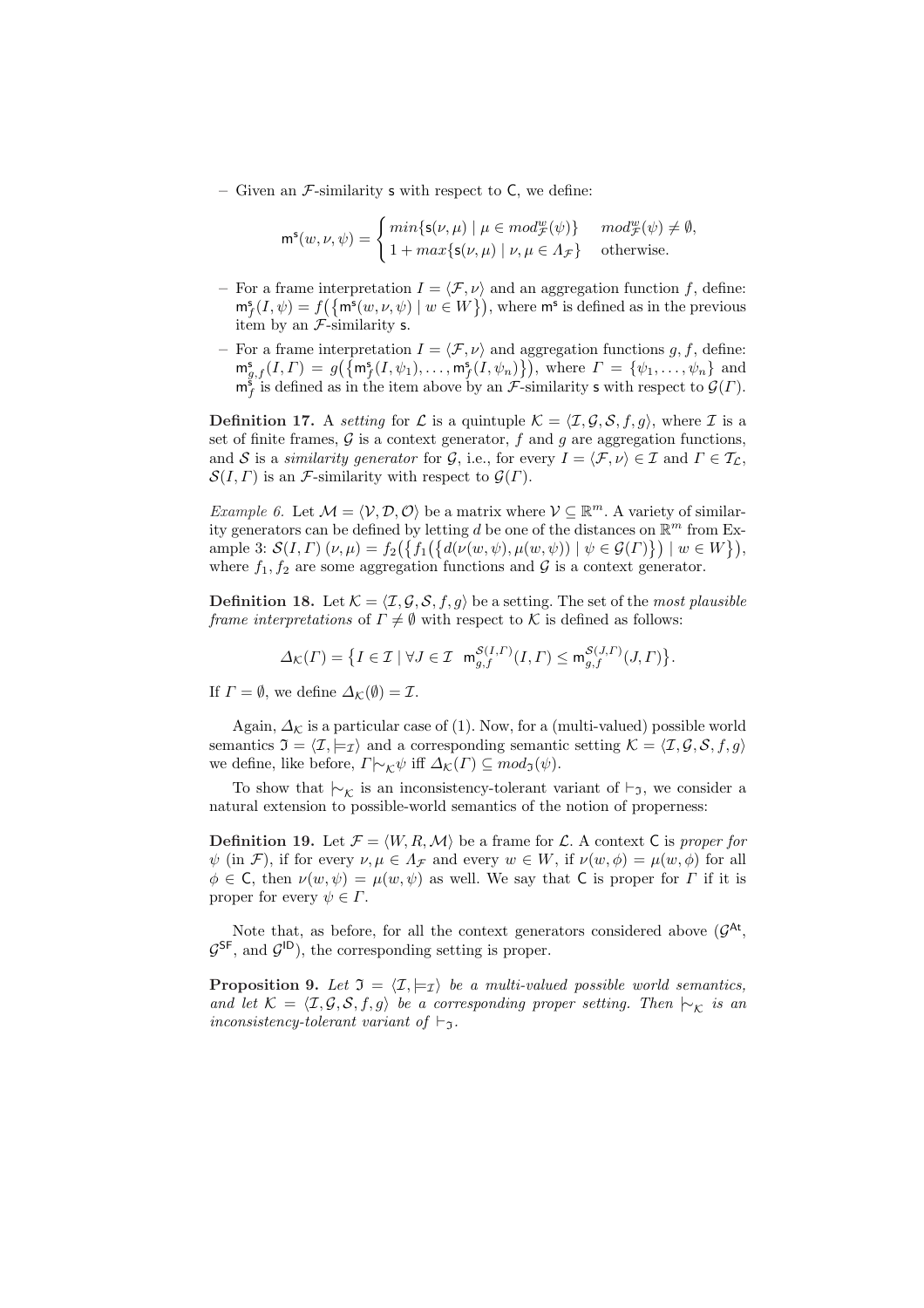Example 7. Consider two companies a and b and two investment houses,  $h_1$  and  $h_2$ . An investment house h buys shares of a company if the latter is recommended by all the investment houses that  $h$  knows; otherwise  $h$  sells its shares. This can be modeled by a language  $\mathcal{L} = {\{\Box, \wedge, \neg\}}$ , and the classical two-valued matrix  $\mathcal{M}_{cl}$  with the standard interpretations. We use two atoms in  $\mathcal{L}:$  R<sub>a</sub> and R<sub>b</sub> (where  $R_x$  intuitively means that 'company x is recommended') and denote by  $\text{Buy}(x)$ and by Sell(x) (for  $x \in \{a, b\}$ ) the formulas  $\Box R_x$ , and  $\neg \Box R_x$ , respectively.

Suppose now that a third party, call it  $h_3$ , wants to detect the trading intentions of the two investment houses. However,  $h_3$  faces two problems. One is that  $h_3$  gets contradictory rumors about these intentions: One rumor says that both houses are going to buy shares of a and b:  $\mathsf{Buy}(a, b) = \mathsf{Buy}(a) \wedge \mathsf{Buy}(b)$ , and the other rumor claims that they will sell the shares of  $a$ . The third party has, then, an inconsistent theory describing the situation  $\Gamma = \{ \mathsf{Buy}(a, b), \mathsf{Sell}(a) \}.$ 

The other problem of  $h_3$  is that it does not know whether  $h_1$  and  $h_2$  have access to each other (but it does know that accessibility must be symmetric and reflexive). This can be represented by two frames  $\mathcal{F}_i = \langle W, R_i, \mathcal{M}_{cl} \rangle$  (for  $i = 1, 2$ , in which  $W = \{h_1, h_2\}, R_1 = \{\langle h_1, h_2 \rangle, \langle h_2, h_1 \rangle, \langle h_1, h_1 \rangle, \langle h_2, h_2 \rangle\},$ and  $R_2 = \{ \langle h_1, h_1 \rangle, \langle h_2, h_2 \rangle \}.$  The corresponding possible world semantics is  $\mathfrak{I} = \langle \mathcal{I}, \models_{\mathcal{I}} \rangle \text{ with } \mathcal{I} = \cup_{i=1,2} \{ \langle \mathcal{F}_i, \nu \rangle \mid \nu \in \Lambda_{\mathcal{F}_i} \}.$ 

For making plausible decisions despite these uncertainties,  $h_3$  uses  $\vdash_K$ , the inconsistency-tolerant variant of  $\vdash_{\mathfrak{I}}$ , induced by the setting  $\mathcal{K} = \langle \mathcal{I}, \mathcal{G}^{\mathsf{At}}, \mathcal{S}, \Sigma, \Sigma \rangle$ , where S is defined by  $\mathcal{S}(I,\Gamma)(\nu,\mu) = \sum_{w \in W} \sum_{\psi \in \text{Atoms}(\Gamma)} d_U(\nu(w,\psi),\mu(w,\psi)).$ The relevant frame interpretations are represented in the table below:

| $I_i$                | 1 | $\overline{2}$ | 3 | 4 | 5        | 6        |                | 8              | $\overline{\mathsf{m}^{\mathsf{s}}}(I_i, \varGamma)$ | $I_i$                          | 1 | $\overline{2}$ | 3 | 4 | 5        | 6        | 7              | 8              | $\overline{\mathsf{m}^{\mathsf{s}}(I_i,\varGamma)}$ |
|----------------------|---|----------------|---|---|----------|----------|----------------|----------------|------------------------------------------------------|--------------------------------|---|----------------|---|---|----------|----------|----------------|----------------|-----------------------------------------------------|
| $I_1^1$              | f | f              | f | f | $\Omega$ | $\Omega$ | $\overline{4}$ | $\overline{4}$ | 8                                                    | $I_1^2$                        |   |                |   | f | $\theta$ | $\Omega$ | $\overline{2}$ | $\overline{2}$ | 4                                                   |
| $I_2^1$              | f |                |   | t | $\Omega$ | $\Omega$ | 3              | 3              | 6                                                    | $I_2^{\bar{2}}\ I_3^{\bar{2}}$ |   |                |   | t | 0        | $\Omega$ | $\overline{2}$ | 1              | 3                                                   |
| $I_3^1$              | f |                | t | f | $\Omega$ | $\Omega$ | 3              | 3              | 6                                                    |                                | f |                | t | f | 0        | 1        | $\overline{2}$ |                | 4                                                   |
| $I_4^1$              | f |                | t | t | $\Omega$ | $\Omega$ | $\overline{2}$ | $\overline{2}$ | 4                                                    | $I_4^2$                        |   |                | t | t | 0        | 1        | $\overline{2}$ | $\Omega$       | 3                                                   |
| $I_5^1$              | f | t              | f | f | $\Omega$ | $\Omega$ | 3              | 3              | 6                                                    | $I_5^2$                        | f | t              |   | f | 0        | $\Omega$ |                | $\overline{2}$ | 3                                                   |
| $I_6^1$              | f | t              | f | t | $\Omega$ | $\Omega$ | $\overline{2}$ | $\overline{2}$ | 4                                                    | $I_6^2$                        |   |                | f | t | 0        | $\theta$ |                |                | $\overline{2}$                                      |
| $I_7^1$              | f | t              |   | f | $\Omega$ | $\Omega$ | $\overline{2}$ | $\overline{2}$ | 4                                                    | $I_7^2$                        |   |                | t | f | 0        |          |                |                | 3                                                   |
| $I_8^1$              | f | t              | t | t | $\Omega$ | $\Omega$ | 1              | 1              | $\mathbf 2$                                          | $I_8^2$                        |   |                | t | t | 0        |          |                | $\Omega$       | $\bf{2}$                                            |
| $I_9^1$              | t |                |   | f | $\Omega$ | $\Omega$ | 3              | 3              | 6                                                    | $I_9^2$                        | t |                |   | f | 1        | $\theta$ |                | $\overline{2}$ | $\overline{4}$                                      |
| $I^{\dot 1}_{10}$    | t |                | f | t | $\Omega$ | $\Omega$ | $\overline{2}$ | $\overline{2}$ | 4                                                    | $I^{\check{2}}_{10}$           | t |                | f | t |          | $\Omega$ |                |                | 3                                                   |
| $I_{11}^1$           | t | f              | t | f |          |          | $\overline{2}$ | $\overline{2}$ | 6                                                    | ${\cal I}^2_{11}$              | t |                | t | f |          |          |                |                | 4                                                   |
| $I_{12}^1$           | t |                |   | t |          |          |                | 1              | 4                                                    | ${\cal I}^2_{12}$              | t |                | t | t | 1        |          |                | $\Omega$       | 3                                                   |
| $I_{13}^1$           | t | t              | f | f | $\Omega$ | $\Omega$ | $\overline{2}$ | $\overline{2}$ | 4                                                    |                                | t |                |   | f |          | $\theta$ | $\Omega$       | $\overline{2}$ | 3                                                   |
| $I_{14}^1$           | t | t              | f | t | $\Omega$ | $\Omega$ |                | 1              | $\overline{2}$                                       | $I_{13}^2$<br>$I_{14}^2$       | t |                | f | t | 1        | $\theta$ | $\Omega$       |                | $\overline{2}$                                      |
| $\mathcal{I}^1_{15}$ | t | t              | t | f |          |          | 1              | 1              | 4                                                    | $I^2_{15}$                     | t | t              | t | f |          | 1        | $\Omega$       |                | 3                                                   |
| $\mathcal{I}^1_{16}$ | t |                |   | t |          |          | $\theta$       | $\theta$       | $\overline{2}$                                       | ${\cal I}^2_{16}$              | t |                | t | t |          | 1        | $\Omega$       | $\Omega$       | $\bf{2}$                                            |

Legend:  $1 = \nu_i(h_1, R_a), 2 = \nu_i(h_1, R_b), 3 = \nu_i(h_2, R_a), 4 = \nu_i(h_2, R_b),$ 

 $5 = m^{s}(h_1, \nu_i, \textsf{Sell(a)}), 6 = m^{s}(h_2, \nu_i, \textsf{Sell(a)}), 7 = m^{s}(h_1, \nu_i, \textsf{Buy(a, b)}),$  $8 = m^{s}(h_2, \nu_i, \text{Buy}(a, b)).$